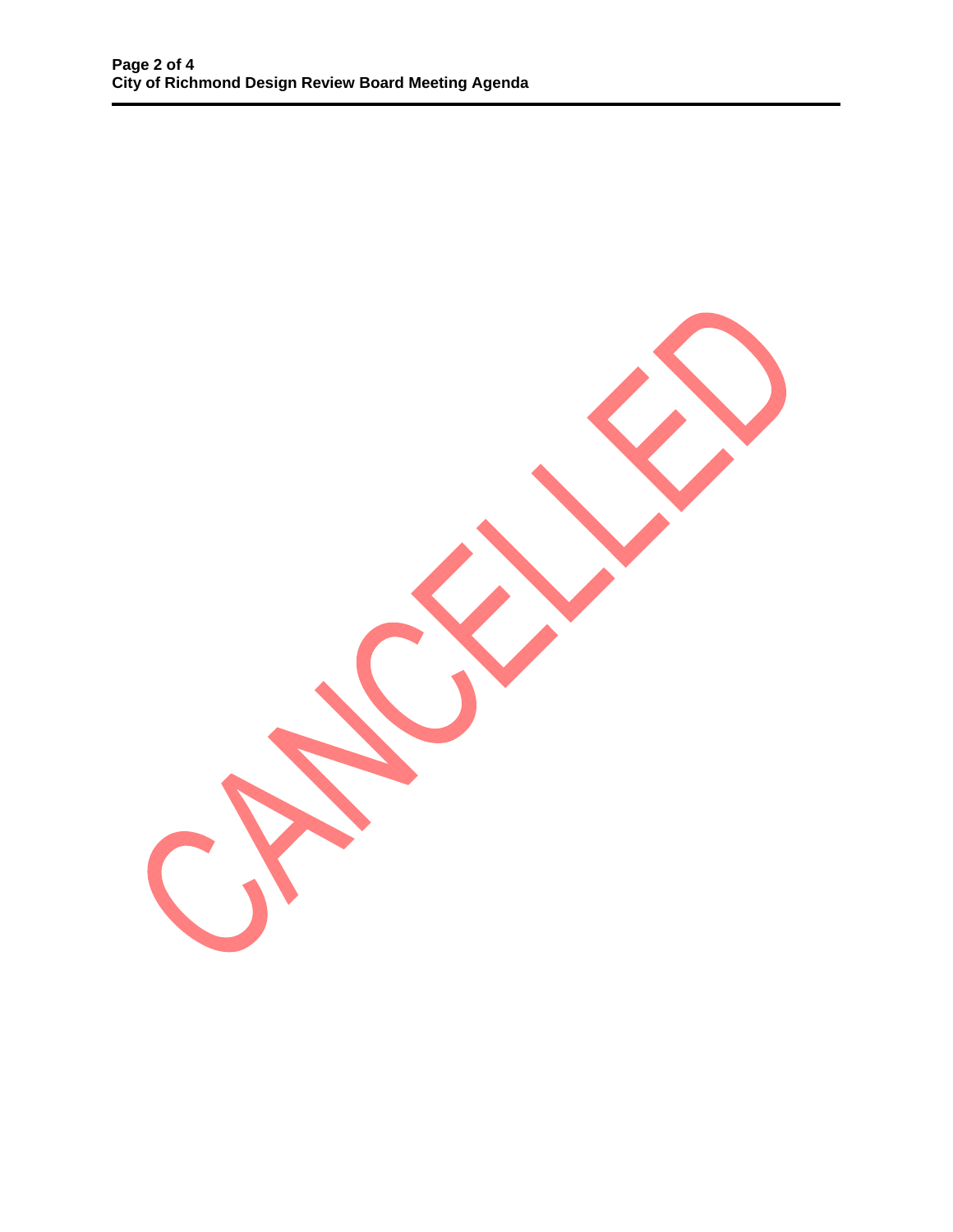**Meeting Procedures** Function of a Public Hearing ● A public hearing is intended to inform the public of pending proposals and to enable members of the public to present relevant information and viewpoints before any Board action. The Board encourages community participation at its meetings and has established procedures that are intended to accommodate public input in a timely manner as follows.

> **Speaker Registration ●** Persons wishing to speak on a particular item on the agenda must file a speaker form with the staff prior to the Board's consideration of the item. Once discussion on the agenda item begins, only those persons who have previously submitted speaker forms will be permitted to speak on the item.

**Consent Calendar** ● Applications that are considered routine by the Staff have been placed on the consent calendar with a recommendation to approve, conditionally approve, or continue the item to a date certain. The Board may act in one motion to adopt the staff recommendations on those items.

Prior to voting on the consent calendar, the Chair will ask if any member of the public wishes to speak on any of the items listed on the consent calendar. If you wish to speak, please rise and request that the agenda item be removed from the consent calendar. Items removed will be discussed in the numerical order listed in the agenda.

## **Public Hearing Procedure**

- 1. Chair identifies the agenda item and explains any deviation from the standard speaker rules.
- 2. Staff presents a brief project summary and makes a preliminary recommendation.
- 3. Board members may ask questions of Staff regarding the proposal.
- 4. Chair opens the public hearing.
- 5. Applicant is invited to describe and explain the proposal ........ 5 minute limit.
- 6. Registered speakers ................................................................ 2 minute limit.
- 7. Applicant may make rebuttal comments .................................. 2 minute limit.
- 8. Board members may ask follow-up questions of the speakers at any time.
- 9. Staff presents a final summary and recommendation.
- 10. Board members discuss the proposal and vote to either to close or to continue the public hearing to a specific date.
- 11. If the public hearing is closed, Board members further discuss the proposal and vote to approve, to approve with conditions, or to deny the application.
- 12. Chair informs the audience of the Board's action and appeal process.

**Appeals** ● Decisions of the Design Review Board may be appealed to the City Council within ten days. Appeals must be submitted to the City Clerk's office in writing and must indicate the reasons that the Board's action should be reversed.

**Legal Challenge Notice ●** If you challenge a decision on any of the items on this agenda in court, you may be limited to only those issues you or someone else raised at any public hearing on the item challenged, or in written correspondence delivered to the public entity conducting the hearing at, or prior to, the public hearing.

**Meeting Time Limits ●** If all of the agenda items are not completed by 9:00 PM, the items remaining shall be continued to the next regular meeting unless the Board votes to extend the meeting.

**Staff Reports and Tentative Recommendations** ● Copies of the Staff reports for the public hearing items on this agenda can be viewed on the City of Richmond's website at: www.ci.richmond.ca.us/documentcenterii.asp Go to: Planning and Building Services **>** Planning Division > Boards and Commissions > Design Review Board **>** Reports.

**Cell Phones** ● Please silence all cell phones, pagers, and other electronic